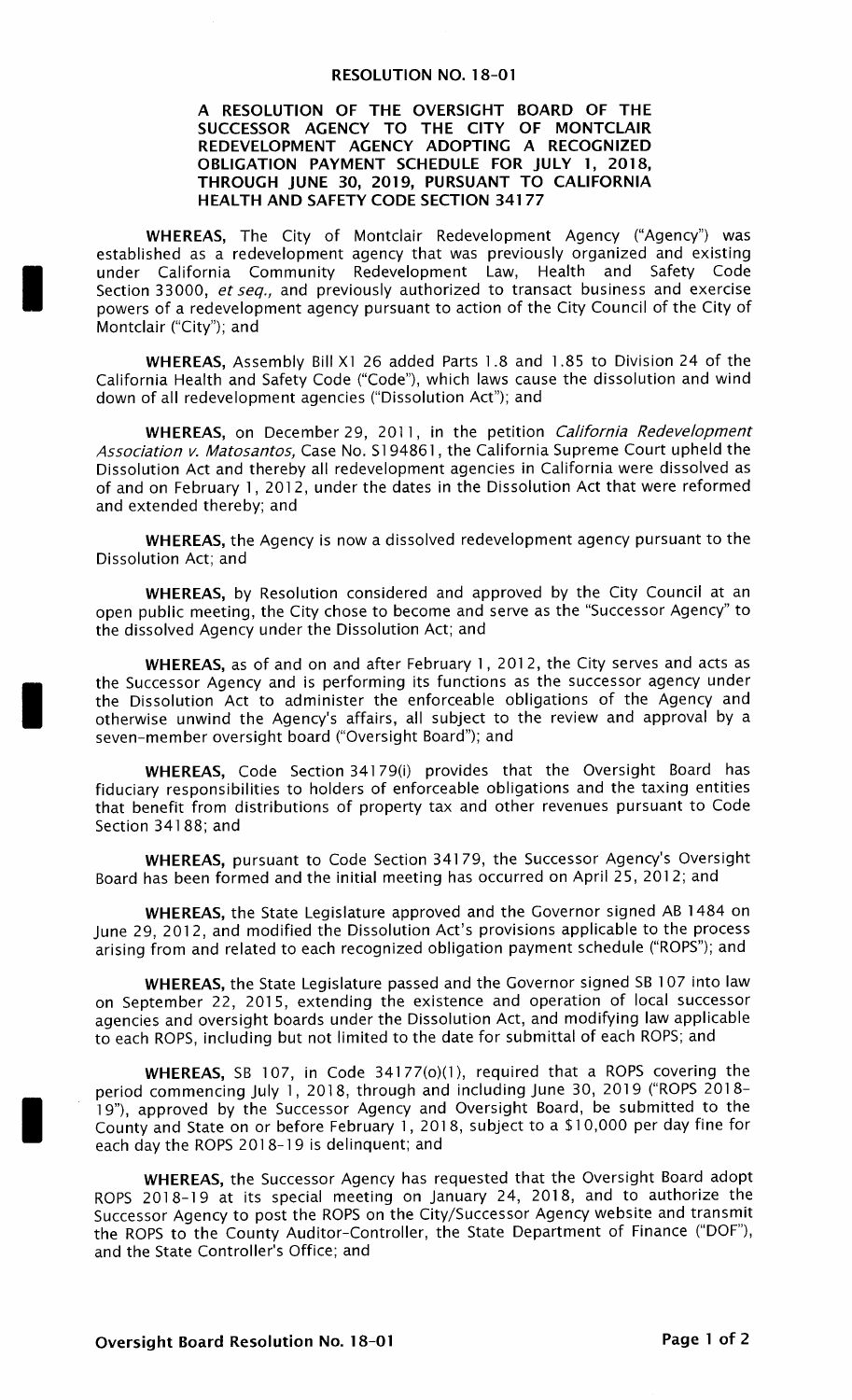WHEREAS, pursuant to the Code 34179(h)(2), actions of the Oversight Board. including those approved by this Resolution, do not become effective for five (5) business days after submission, pending any request for review by DOF; and

WHEREAS, pursuant to Code 34177(0)(1), DOF shall have until April 15, 2018 to consider and make its determination regarding ROPS 2018-19, subject to the Successor Agency's rights as specified in that same section.

NOW, THEREFORE, BE IT RESOLVED that the Oversight Board for the Successor Agency to the City of Montclair Redevelopment Agency does hereby find and determine as follows:

Section 1. The Oversight Board finds and determines that the foregoing recitals incorporated into this Resolution by this reference are true and correct and constitute a material part of this Resolution.

Section 2. The Oversight Board approves the ROPS for the period of July 1, 2018, through June 30, 2019, attached to this Resolution and incorporated herein by this reference as Attachment 1.

Section 3. The Oversight Board authorizes the Successor Agency to transmit the ROPS to the County Auditor-Controller, DOF, and the State Controller's Office.

Section 4. The Secretary of the Successor Agency or her authorized designee is directed to post the ROPS on the City/Successor Agency website pursuant to the Dissolution Act.

Section 5. The Successor Agency is hereby authorized and directed to evaluate and execute necessary changes to the ROPS approved herein, and to meet and confer with DOF regarding any DOF determination, as may be appropriate and/or as required by the Dissolution Act whether pursuant to its terms, by court order, or as otherwise required by law for the continued payment on and performance of enforceable obligations.

Section 6. In accordance with Section  $34177(0)(1)$  of the Health and Safety Code, this Resolution and ROPS shall be submitted to the DOF and the County Auditor - Controller no later than February 1, 2018.

Section 7. Pursuant to Health and Safety Code Section 34179(h)(2), all actions taken by the Oversight Board may be reviewed by the DOF; therefore, this Resolution shall be effective on the date five (5) business days after its adoption, absent and pending any DOF request for review.

Section 8. The Secretary of the Oversight Board shall certify to the adoption of this Resolution and shall maintain this Resolution and the ROPS approved hereunder on file as public records.

APPROVED AND ADOPTED this 24th day of January, 2018.

Chair

ATTEST:

Secr

I, Andrea M. Phillips, Secretary of the Oversight Board for the Successor Agency to the City of Montclair Redevelopment Agency, DO HEREBY CERTIFY that Resolution No. 18-01 was duly adopted by the Oversight Board of Directors at a special meeting thereof held on the 24th day of January, 2018, and that it was adopted by the following vote, to-wit:

| AYES:    | Parker, Kulbeck, Hillman, Erickson, Johnson, Ruh |                       |  |
|----------|--------------------------------------------------|-----------------------|--|
| NOES:    | None                                             |                       |  |
| ABSTAIN: | None                                             |                       |  |
|          | ABSENT: Richardson                               | Undream Danley        |  |
|          |                                                  | . Andrea M. Phillips. |  |

Secretary  $\qquad$ 

Oversight Board Resolution No. 18-01 **Page 2 of 2** Page 2 of 2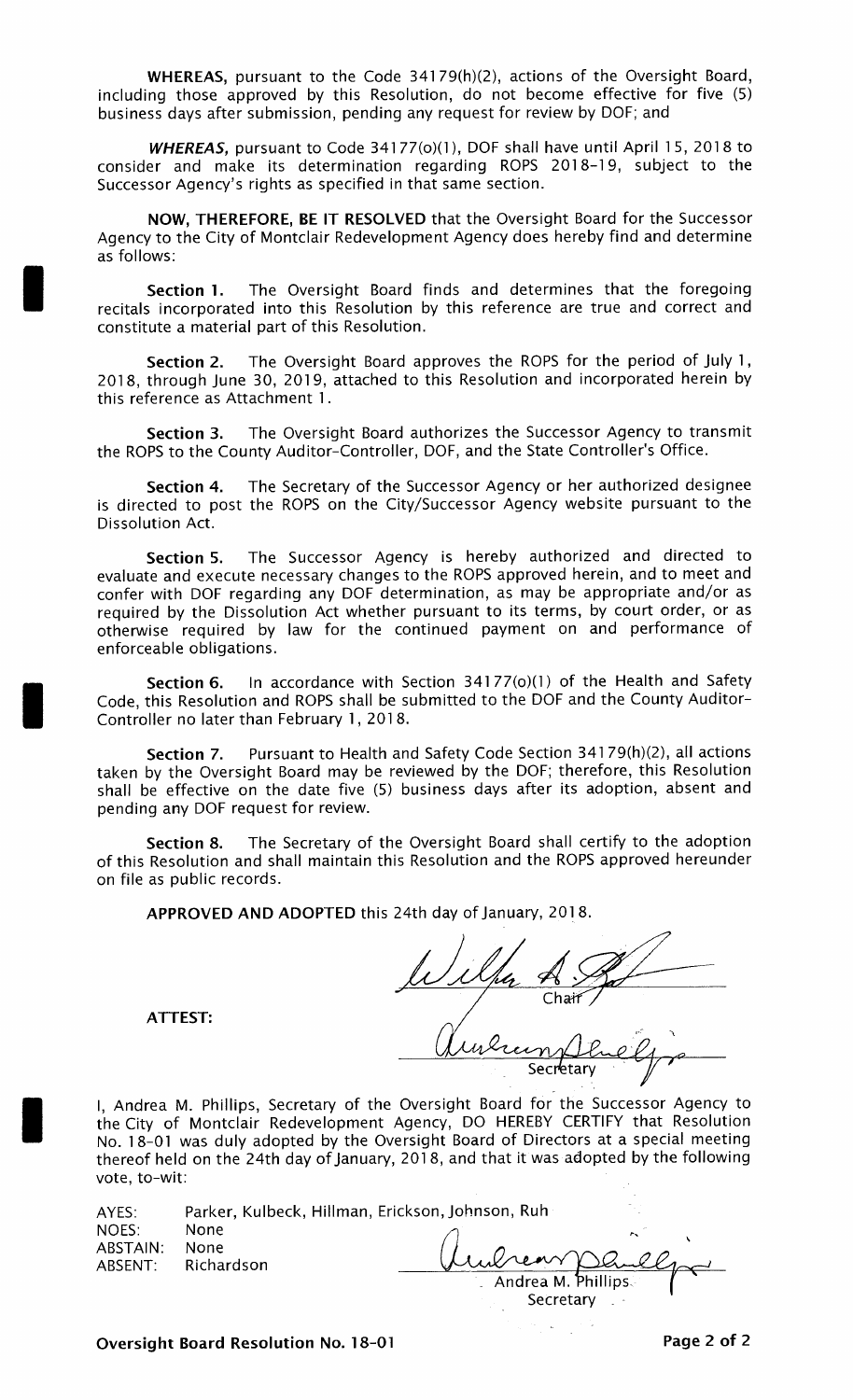## Recognized Obligation Payment Schedule (ROPS 18-19) - Summary

Filed for the July 1, 2018 through June 30, 2019 Period

| Successor Agency: | Montclair      |  |  |  |  |  |  |  |
|-------------------|----------------|--|--|--|--|--|--|--|
| County:           | San Bernardino |  |  |  |  |  |  |  |

|    | <b>Current Period Requested Funding for Enforceable Obligations (ROPS Detail)</b> | 18-19A Total<br>(July - December) | 18-19B Total<br>(January - June) | ROPS 18-19 Total |  |  |
|----|-----------------------------------------------------------------------------------|-----------------------------------|----------------------------------|------------------|--|--|
| A  | Enforceable Obligations Funded as Follows (B+C+D):                                | 2,724,717 \$                      | $\sim$                           | 2,724,717        |  |  |
| В  | <b>Bond Proceeds</b>                                                              |                                   |                                  |                  |  |  |
| C. | Reserve Balance                                                                   | 1,622,523                         |                                  | 1,622,523        |  |  |
| D  | Other Funds                                                                       | 1,102,194                         |                                  | 1,102,194        |  |  |
| E. | Redevelopment Property Tax Trust Fund (RPTTF) (F+G):                              | 142,500 \$                        | 4,691,540 \$                     | 4,834,040        |  |  |
|    | <b>RPTTF</b>                                                                      | 17,500                            | 4,566,540                        | 4,584,040        |  |  |
| G  | <b>Administrative RPTTF</b>                                                       | 125,000                           | 125,000                          | 250,000          |  |  |
| н  | <b>Current Period Enforceable Obligations (A+E):</b>                              | 2,867,217 \$                      | 4,691,540 \$                     | 7,558,757        |  |  |

Certification of Oversight Board Chairman: Pursuant to Section 34177 (o) of the Health and Safety code, I hereby certify that the above is a true and accurate Recognized Obligation Payment Schedule for the above named successor agency.

William A. Ruh, Oversight Board Chair

Name  $\left( \begin{array}{ccc} 0 & \mathcal{A} & \mathcal{A} & \mathcal{A} \end{array} \right)$  Title Is/  $M / N$  is  $M - N$  if  $N$ Signature / Date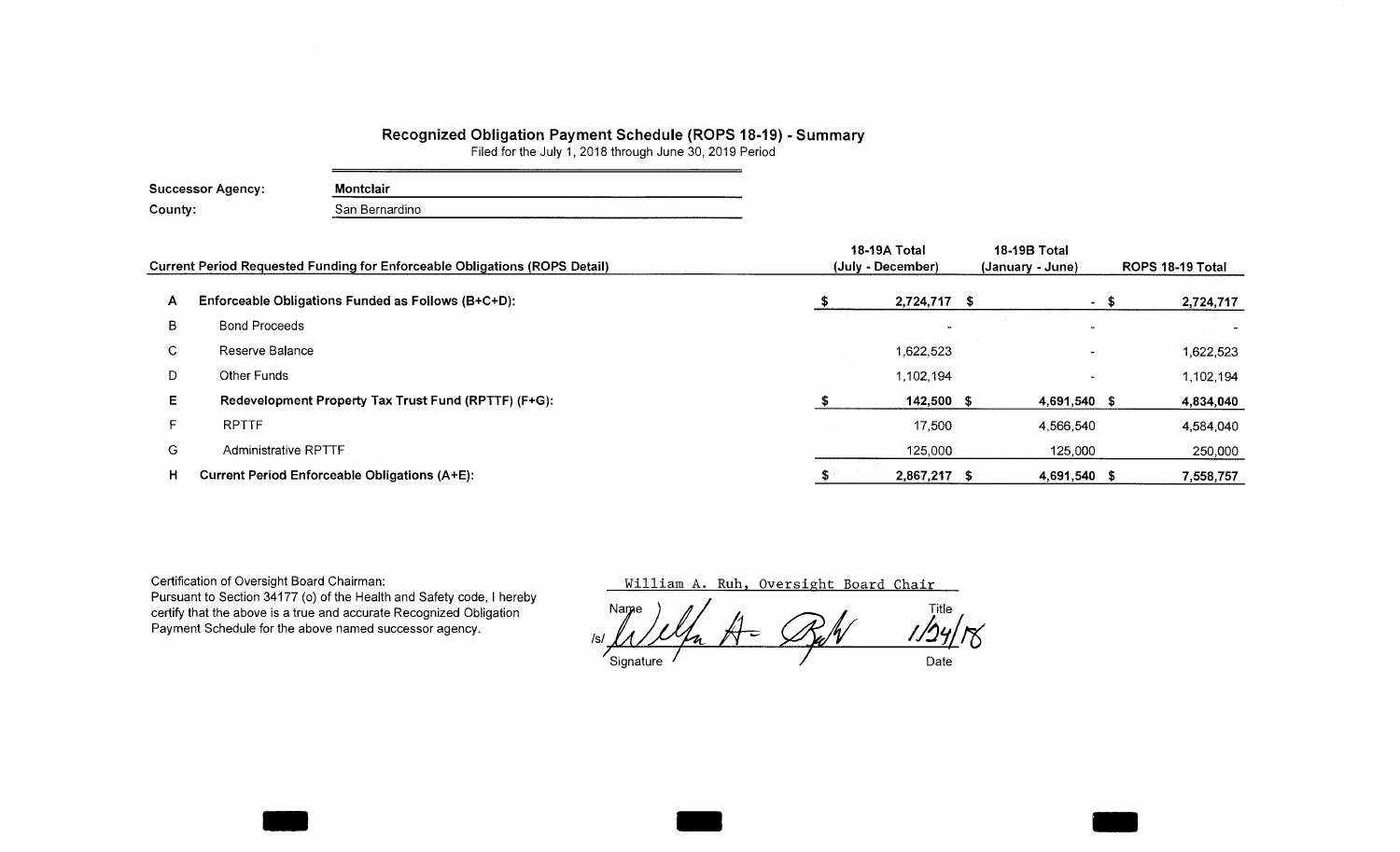|   |                                                                                                                                        |                                       |                                             |                                                      |                                                     | Montclair Recognized Obligation Payment Schedule (ROPS 18-19) - ROPS Detail           |                | July 1, 2018 through June 30, 2019 |            |                            |         |                  |                          |                                  |        |                              |                        |                  |                    |                         |                                 |                       |                         |
|---|----------------------------------------------------------------------------------------------------------------------------------------|---------------------------------------|---------------------------------------------|------------------------------------------------------|-----------------------------------------------------|---------------------------------------------------------------------------------------|----------------|------------------------------------|------------|----------------------------|---------|------------------|--------------------------|----------------------------------|--------|------------------------------|------------------------|------------------|--------------------|-------------------------|---------------------------------|-----------------------|-------------------------|
|   |                                                                                                                                        |                                       |                                             |                                                      |                                                     |                                                                                       |                | (Report Amounts in Whole Dollars)  |            |                            |         |                  |                          |                                  |        |                              |                        |                  |                    |                         |                                 |                       |                         |
| A |                                                                                                                                        | $\mathbf{c}$                          | D                                           |                                                      |                                                     | G                                                                                     | н              |                                    |            | $\kappa$                   |         |                  |                          |                                  |        |                              | $\Omega$               |                  |                    |                         |                                 |                       | W                       |
|   |                                                                                                                                        |                                       |                                             |                                                      |                                                     |                                                                                       |                |                                    |            |                            |         |                  | 18-19A (July - December) |                                  |        |                              |                        |                  |                    | 18-19B (January - June) |                                 |                       |                         |
|   |                                                                                                                                        |                                       |                                             |                                                      |                                                     |                                                                                       |                | Total                              |            |                            |         |                  |                          | <b>Fund Sources</b>              |        |                              |                        |                  |                    | <b>Fund Sources</b>     |                                 |                       |                         |
|   | Project Name/Debt Obligation                                                                                                           | Obligation Type                       | Contract/Agreement<br><b>Execution Date</b> | <b>Contract/Agreement</b><br><b>Termination Date</b> | Payee                                               | Description/Project Scope                                                             | Project Area   | Outstanding Debt<br>or Obligation  | Retired    | <b>ROPS 18-19</b><br>Total |         | Bond<br>Proceeds | Reserve<br>Balance       | Other Funds                      | RETTE  | <b>Admin</b><br><b>RPTTF</b> | 18-19A<br>Total        | Bond<br>Proceeds | Reserve<br>Balance | Other Funds             | <b>RPTTF</b>                    | Admin<br><b>RPTTF</b> | 18-19B<br>Total         |
|   | 1997 Taxable Tax Allocation Bonds                                                                                                      | Bonds Issued On or                    | 11/1/1997                                   | 10/1/2021                                            | Bank of New York Mellon                             | Bond Issue to Fund Non-                                                               | Project Area 1 | 63,216,104                         | N          | 7,558,757                  | 61.130  |                  |                          | 1,622,523 \$ 1,102,194 \$ 17,500 |        | \$125,000                    | 2,867,217<br>29,410    |                  |                    |                         | \$4,566,540 \$125,000<br>31,720 |                       | 4,691,540<br>31.72      |
|   |                                                                                                                                        | Before 12/31/10                       |                                             |                                                      |                                                     | <b>Housing Projects</b>                                                               |                | 123,270                            |            |                            |         |                  | 28,894                   | 516                              |        |                              |                        |                  |                    |                         |                                 |                       |                         |
|   | 2 2007A Tax Allocation Refunding Bonds                                                                                                 | Bonds Issued On or<br>Before 12/31/10 | 9/27/2007                                   | 9/1/2035                                             | Bank of New York Mellon                             | Bond Issue to Fund Non-<br><b>Housing Projects</b>                                    | Project Area 3 | 30.535.88                          | N.         | 2,701,050<br>$\frac{1}{5}$ |         |                  | 1.090.87                 | 24.149                           |        |                              | $S$ 1.115,025          |                  |                    |                         | 1,586,025                       |                       | \$1,586,02              |
|   | 3 2007B Taxable Tax Allocation Bonds                                                                                                   | Bonds Issued On or<br>Before 12/31/10 | 9/27/2007                                   | 9/1/2027                                             | Bank of New York Mellon                             | Bond Issue to Fund Non-<br><b>Housing Projects</b>                                    | Project Area 3 | 2,949,000                          | N.         | 539,600<br>$\sqrt{S}$      |         |                  | 231.98                   | 4,619                            |        |                              | \$ 236,600             |                  |                    |                         | 303.000                         |                       | 303.00<br>S             |
|   | 2004 Tax Allocation Bonds                                                                                                              | Bonds Issued On or<br>Before 12/31/10 | 2/23/2004                                   | 10/1/2031                                            | Bank of New York Mellon                             | Bond Issue to Fund Non-<br>Jousing Projects                                           | Project Area 4 | 5,079,125                          | N          | 5                          | 644,875 |                  | 270,772                  | 5.603                            |        |                              | \$ 276,375             |                  |                    |                         | 368,500                         |                       | 368,50<br>$\mathcal{R}$ |
|   | 5 2001 Tax Allocation Bonds                                                                                                            | Bonds Issued On or<br>Before 12/31/10 | 7/6/2001                                    | 10/1/2030                                            | Bank of New York Mellon                             | Bond Issue to Fund Non-<br><b>Housing Projects</b>                                    | Project Area 5 | 9,759,230                          | $N \simeq$ | 1,346,315                  |         |                  |                          | 580,355                          |        |                              | \$ 580,355             |                  |                    |                         | 765,960                         |                       | 765.96<br>S             |
|   | <b>S</b> 2006A Tax Allocation Bonds                                                                                                    | Bonds Issued On or<br>Before 12/31/10 | 6/16/2006                                   | 10/1/2033                                            | Bank of New York Mellon                             | Bond Issue to Fund Non-<br>Housing Projects                                           | Project Area 5 | 8,601.11                           | N          | -5                         | 982,087 |                  |                          | 409.052                          |        |                              | 409,052                |                  |                    |                         | 573,035                         |                       | 573,03                  |
|   | 7 2006B Tax Allocation Bonds                                                                                                           | Bonds Issued On or<br>Before 12/31/10 | 6/16/2006                                   | 10/1/2033                                            | Bank of New York Mellon                             | Bond Issue to Fund Non-<br>Housing Projects                                           | Project Area 5 | 5.118.487                          | N.         | l.≲                        | 233,700 |                  |                          | 77,900                           |        |                              | 77,900<br>S            |                  |                    |                         | 155,800                         |                       | 155,80                  |
|   | 12 Contract for Bond Trustee Service                                                                                                   | Fees                                  | 12/9/1981                                   | 6/30/2036                                            | Bank of New York Mellon                             | Annual Bond Trustee<br>Fees/Costs                                                     | All Areas      | 20,000                             | N          | $\frac{1}{s}$              | 20,000  |                  |                          |                                  | 10.000 |                              | 10,000<br>$\mathbf{s}$ |                  |                    |                         | 10,000                          |                       | 10,00<br>S              |
|   | 14 Contract for Bond Services                                                                                                          | Fees                                  | 12/9/1981                                   | 6/30/2036                                            | Bondlogistix LLC                                    | Bond Continuing Disclosure<br><b>Services</b>                                         | All Areas      |                                    | N          | S.                         | 11,000  |                  |                          |                                  |        |                              | $\mathcal{F}$          |                  |                    |                         | 11.000                          |                       | 11,00                   |
|   | 15 Contract for Bond Services                                                                                                          | Fees.                                 | 12/9/1981                                   | 6/30/2036                                            | Bondlogistix LLC                                    | <b>Bond Arbitrage Rebate</b>                                                          | All Areas      | 11,000                             | N          |                            | 11,000  |                  |                          |                                  |        |                              | 7,500<br>$\mathbf{s}$  |                  |                    |                         | 3,500                           |                       | 3,50                    |
|   | 43 Administrative Cost Reimbursement<br>Agreement                                                                                      | Admin Costs                           | 6/3/2012                                    | 6/30/2036                                            | City of Montclair                                   | Calculation Services<br>Administrative Reimbursement All Areas<br>Agreement No. 12-49 |                | 11,000<br>250,000                  | N          | S                          | 250,000 |                  |                          |                                  | 7,500  | 125,000                      | 125,000                |                  |                    |                         |                                 | 125,000 \$            | 125.00                  |
|   | 45 Long Range Property Management Plan<br>Administration                                                                               | Property Dispositions 6/3/2012        |                                             | 6/30/2036                                            | City of Montclair                                   | Administrative Reimbursement All Areas<br>Agreement No. 12-49                         |                |                                    | $N$ $S$    |                            |         |                  |                          |                                  |        |                              |                        |                  |                    |                         |                                 |                       |                         |
|   | 46 Bond Indenture Reporting Requirements                                                                                               | Professional Services 3/1/2016        |                                             | 3/1/2020                                             | Van Lant & Fankhanel<br>CPA <sub>S</sub>            | <b>Bond Continuing Disclosure</b><br>Bond Fund Financial Audit                        | All Areas      | 8,000                              | N.         | $\sqrt{S}$                 | 8.000   |                  |                          |                                  |        |                              | $\sim$                 |                  |                    |                         | 8,000                           |                       | 8,00<br><b>S</b>        |
|   | 49 City of Montclair as Successor Agency for City Litigation<br>of Montclair Redevelopment Agency vs.<br>Department of Finance, et al. |                                       | 2/26/2014                                   | 6/30/2036                                            | Best & Krieger LLP                                  | Legal services related to<br>litigation                                               |                |                                    | N          | 5                          |         |                  |                          |                                  |        |                              | $\mathcal{R}$          |                  |                    |                         |                                 |                       |                         |
|   | 1 Montdlair Housing Authority - Housing Entity Housing Entity Admin 2/18/2014<br><b>Administrative Cost Allowance</b>                  |                                       |                                             | 7/1/2018                                             | Montclair Housing Authority Administrative costs in | - Successor Housing Entity connection with low and<br>moderate income properties      |                | 750.000 N                          |            |                            | 750,000 |                  |                          |                                  |        |                              |                        |                  |                    |                         | 750,000                         |                       | 750,00                  |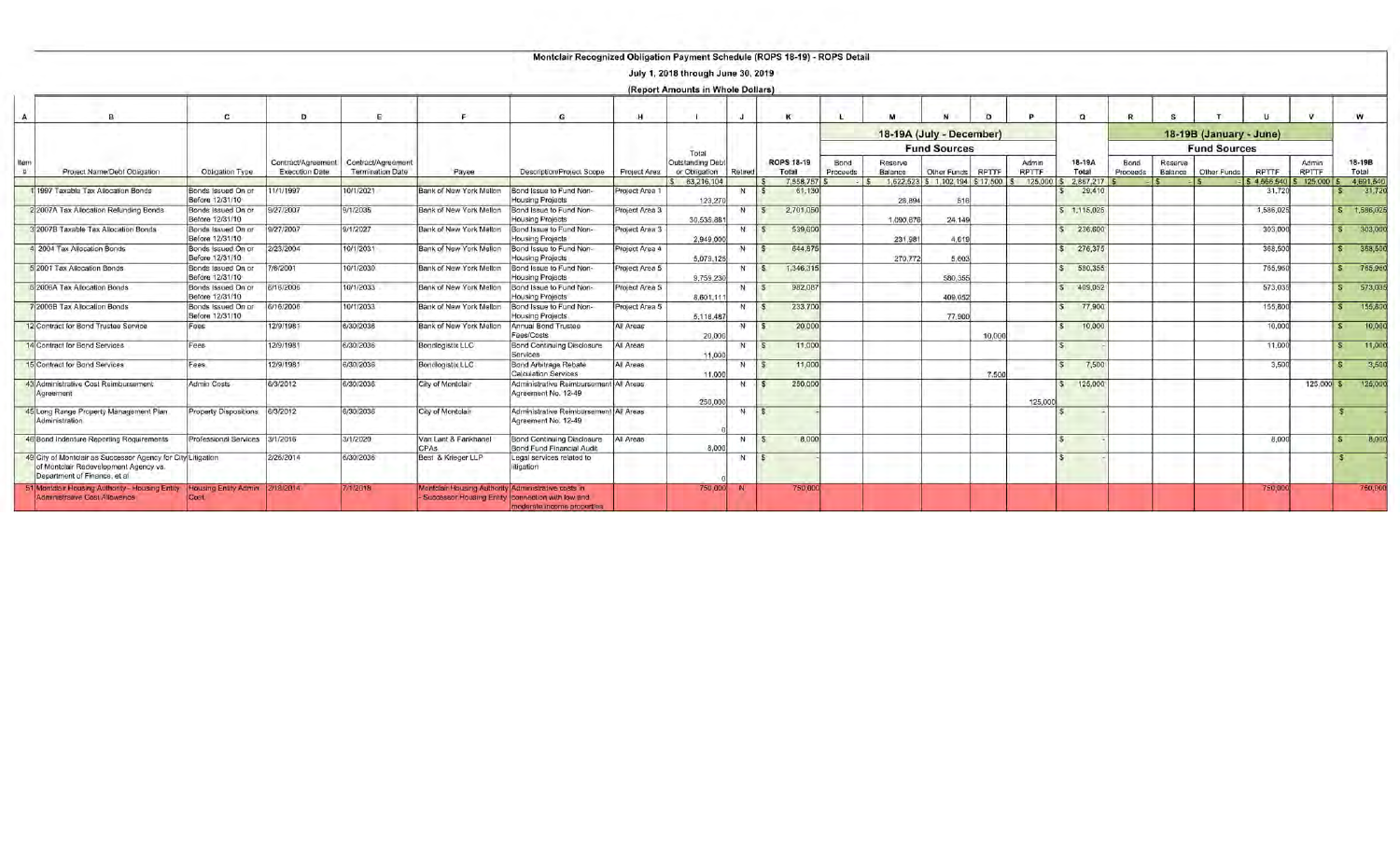## Montclair Recognized Obligation Payment Schedule (ROPS 18-19) - Report of Cash Balance July 1, 2015 through June 30, 2016 Report Amounts in Whole Dollars)

| A            | в                                                                                                                                                                          | c                                                                                   | D.                   | E                                                                             | Е                                                                               | G                                  | н                         |                                                                                                                                                                                                                                                                                                         |
|--------------|----------------------------------------------------------------------------------------------------------------------------------------------------------------------------|-------------------------------------------------------------------------------------|----------------------|-------------------------------------------------------------------------------|---------------------------------------------------------------------------------|------------------------------------|---------------------------|---------------------------------------------------------------------------------------------------------------------------------------------------------------------------------------------------------------------------------------------------------------------------------------------------------|
|              |                                                                                                                                                                            |                                                                                     |                      |                                                                               |                                                                                 |                                    |                           |                                                                                                                                                                                                                                                                                                         |
|              |                                                                                                                                                                            |                                                                                     | <b>Bond Proceeds</b> |                                                                               | <b>Reserve Balance</b>                                                          | Other                              | <b>RPTTF</b>              |                                                                                                                                                                                                                                                                                                         |
|              | Cash Balance Information for ROPS 15-16 Actuals<br>$(07/01/15 - 06/30/16)$                                                                                                 | Bonds issued on<br>Bonds issued on<br>or after<br>or before<br>01/01/11<br>12/31/10 |                      | Prior ROPS<br>period balances<br>and<br><b>DDR RPTTF</b><br>balances retained | Prior ROPS<br><b>RPTTF</b><br>distributed as<br>reserve for future<br>period(s) | Rent.<br>grants,<br>interest, etc. | Non-Admin<br>and<br>Admin | <b>Comments</b>                                                                                                                                                                                                                                                                                         |
|              | Beginning Available Cash Balance (Actual 07/01/15)                                                                                                                         |                                                                                     |                      |                                                                               |                                                                                 |                                    |                           |                                                                                                                                                                                                                                                                                                         |
|              |                                                                                                                                                                            | 6,572,673                                                                           |                      |                                                                               |                                                                                 | 995,079                            |                           | 214,515   All Columns - Line 7 ROPS 15-16B.                                                                                                                                                                                                                                                             |
| $\mathbf{2}$ | Revenue/Income (Actual 06/30/16)<br>RPTTF amounts should tie to the ROPS 15-16 total distribution from the<br>County Auditor-Controller during June 2015 and January 2016. | 3.785.871                                                                           |                      |                                                                               |                                                                                 |                                    | 3.149.595                 | Column H - Payments of \$3,007,091 received<br>January 2016 and \$142,500 received June 2016.<br>Additionally, \$4 of interest was received during this<br>period. Payment received in June 2015 would be<br>prior to starting balance above and therefore those<br>collections are not included.       |
| $\mathbf{3}$ | Expenditures for ROPS 15-16 Enforceable Obligations (Actual<br>06/30/16)                                                                                                   | 3,746,765                                                                           |                      |                                                                               |                                                                                 | 995,079                            | 3,186,104                 | Column G - Net land sales proceeds transferred to<br>trustee. \$995,078 was shown on ROPS 15-16B as<br>reserves for use in reducing RPTTF allocation.<br>Column H - Transfer to trustee of RPTTF obtained<br>for bonds of \$2,790,663. Remainer is other<br>expenditures on enforceable obligations.    |
|              | Retention of Available Cash Balance (Actual 06/30/16)<br>RPTTF amount retained should only include the amounts distributed as<br>reserve for future period(s)              | 2,647,871                                                                           |                      |                                                                               |                                                                                 |                                    |                           | Column C - Debt service on bonds occurring after<br>June 30, 2016 obtained from ROPS 17-18.                                                                                                                                                                                                             |
| 5            | ROPS 15-16 RPTTF Balances Remaining                                                                                                                                        |                                                                                     |                      | No entry required                                                             |                                                                                 |                                    |                           |                                                                                                                                                                                                                                                                                                         |
| 6            | Ending Actual Available Cash Balance (06/30/16)<br>C to G = $(1 + 2 - 3 - 4)$ , H = $(1 + 2 - 3 - 4 + 5)$                                                                  | $3,963,908$ \$                                                                      |                      | $\mathbf{s}$                                                                  | $-1s$                                                                           | $\mathbf{s}$                       |                           | All Columns - Agrees with line 6 ROPS 17-18.<br>Amount on hand represents cash that would cover<br>administrative and other costs for July - December<br>2016. This is not the amount that would appear on<br>the PPA reporting form as it does not reflect<br>178,006 subsequent costs, accruals, etc. |